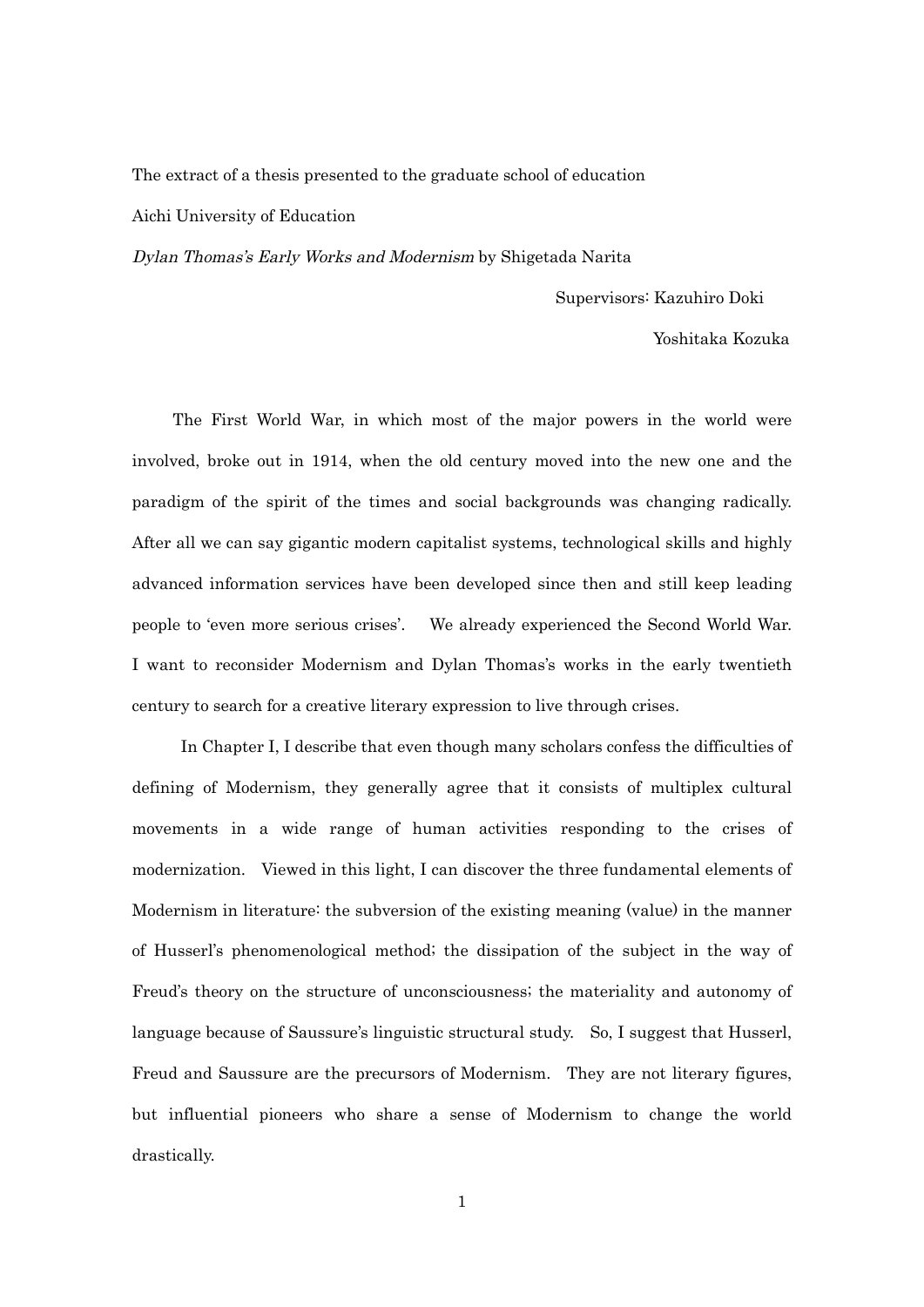In Chapter II, I point out that James Joyce and T.S. Eliot are typical modernist writers with homogeneous talents in sensibility of language use which I designate as the three elements mentioned above. There are many examples of this modernistic use of language in Joyce's Ulysses and Eliot's The Waste Land. Considering the literary backgrounds of Dylan Thomas generally, I suggest that Thomas's whole works can be divided into two periods: the early one 1933-1939 and the late one 1940-1953. And I observe his early works in the history of English poetry from Shakespeare to Joyce and Eliot mainly from the points of view of sea-images and the modernistic ways of using language.

After these observations, I conclude that Thomas makes full use of Modernist techniques of language, which is prominently reflected in his various rhetorical devices and wordplay. From this point he can be called a modernist. There is evidence in plenty to show that his early poems have excessive complexity of expression with many puzzling images and are extremely hard to analyze. Especially, in his poem "I, in my intricate image, stride on two levels" and "Altarwise Sonnets" , which are closely related with his fiction "The Orchards", Thomas is fighting hardest with the wor(l)d (value) in his life. He begins to write these works without having clear themes in his mind. As a result, he tried to create a language system without referential function. In this point he has a strong interest in breaking through a typical modernist attitude of looking for order and form.

In Chapter III, I consider the landscape (topography) and the body (corporeality) in his early prose, comparing an autobiographical and retrospective fiction, "The Peaches" with a visionary and mysterious fiction, "The Orchards". There are two peculiar tendencies in his early works, both of poems and fictions: one is to search for non-referential words, and the other is to combine the words with his unique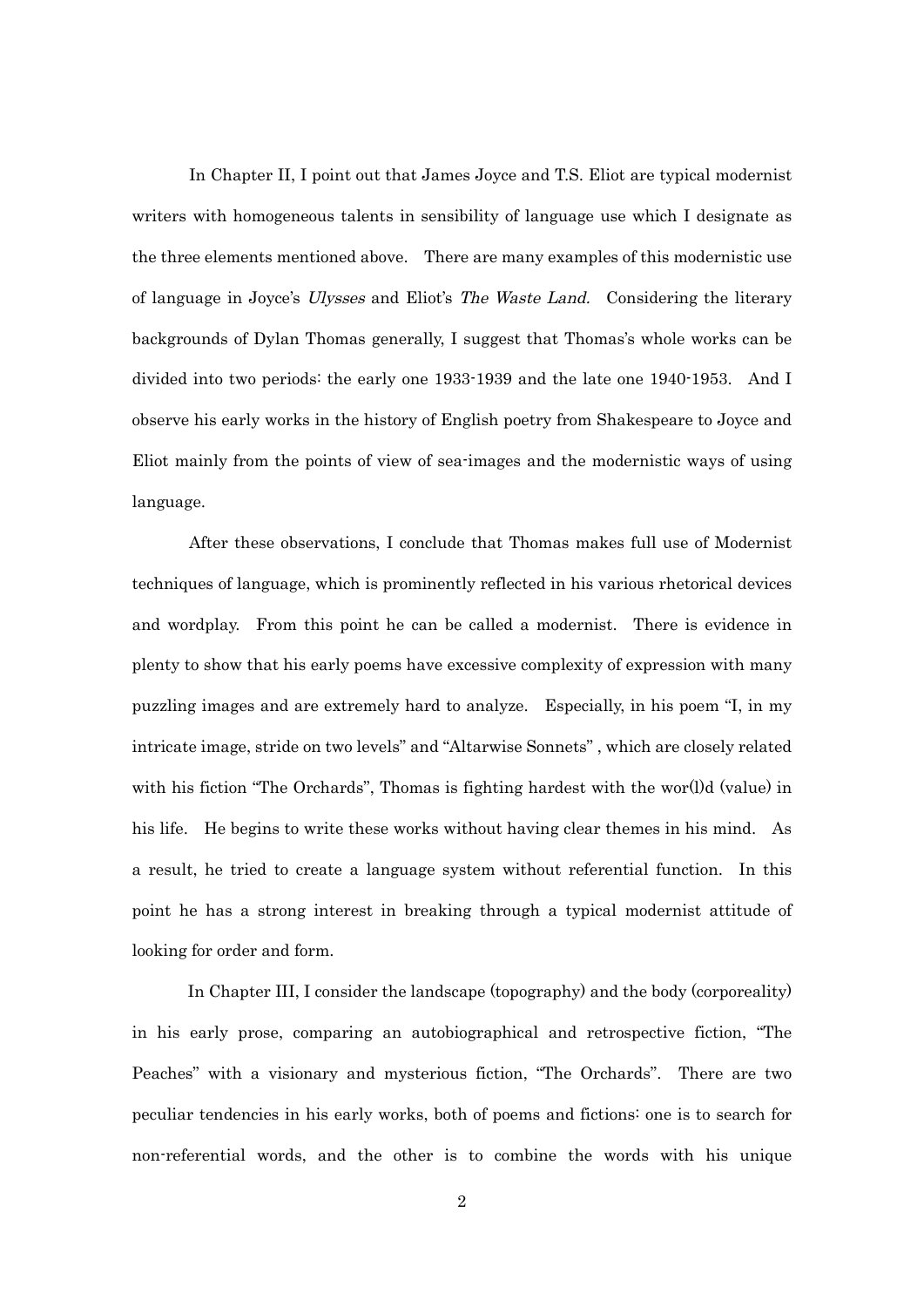topography and corporeality. In English literature in the Age of High Modernism, few poets apart from Thomas had a strong interest to unite words with the landscape and the body. This way of writing is reflected in his textuality in the story "The Peaches". In this respect his way of seeing things and thinking will be connected with Merleau-Ponty's thoughts on the body as John Goodby points out. In this sense Thomas is not only a modernist or a surrealist, but also a poet with energy to live and struggle to unite particulars and universals. What is most important and valuable in Thomas's early works is to continue struggling to connect the world, words and the body, looking for a new way to express a new meaning. In his own words, he realizes the differences between *literary* texts and *literal* texts and tries to link both. He already felt the crises we are facing now almost a hundred years ago, sharing contemporarily philosophical, psychological, and linguistic concerns with Jacques Lacan, Julia Kristeva, Jean-Jacques Lecercle, and Maurice Merleau-Ponty. In New Verse a magazine issued in 1934, Thomas's answers to a questionnaire addressed to its contributors were published: Do you intend your poetry to be useful to yourself or others?

He answered as follows:

To both. Poetry is the rhythmic, inevitably narrative, movement from an overclothed blindness to a naked vision that depends in its intensity on the strength of the labour put into the creation of the poetry. My poetry is, or should be, useful to me for one reason : it is the record of my individual struggle from darkness towards some measure of light, and what of the individual struggle is still to come benefits by the sight and knowledge of the faults and fewer merits in that concrete record. My poetry is, or should be, useful to others for its individual recording of that same struggle with which they are necessarily acquainted.

(FitzGibbon, 161-162)\*